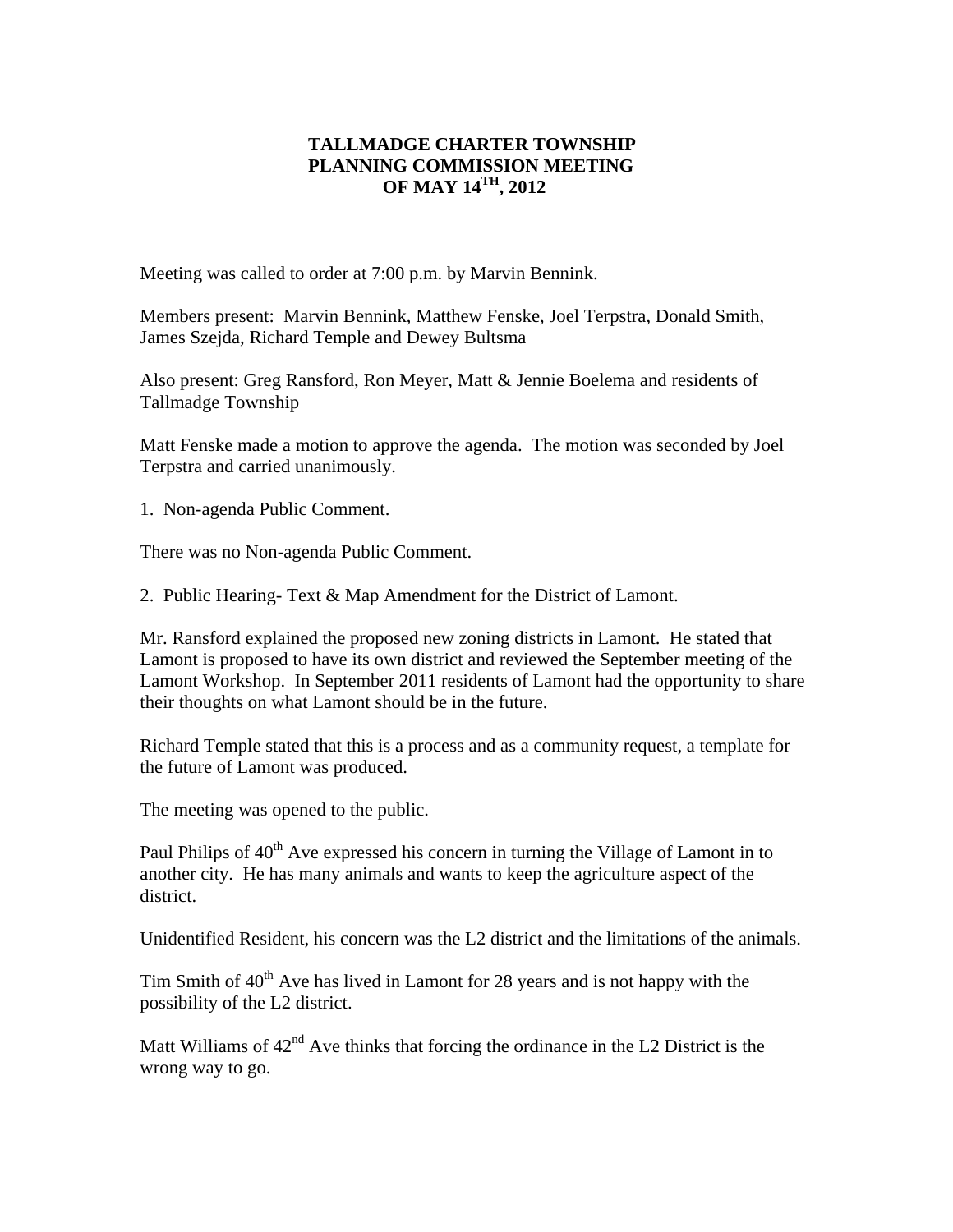Nick McCurry who lives on Johnson wants to be able to take advantage of the acreage in the future with raising animals.

Matt DeGraff at 5150 Leonard, does not want to see the small shops come into the district.

Dale Bronkema at 3639 Leonard, would like to see the commercial section removed in L1. Thinks it should only include the Boulevard only.

Joel Terpstra stated the business district would be between  $42<sup>nd</sup>$  Ave to  $48<sup>th</sup>$  Ave.

Richard Temple wants Lamont to function in the L District. The front setbacks and the side setbacks are required on the Blvd on Leonard.

Sue VanDam at 4213 Leonard, would like to see the small shops go into the district. She and her husband are both involved in art and jewelry making. They would like to have a small gallery inside their home.

Joel Terpstra made the statement that we could not list every possible small business opportunity.

Unidentified resident at 4877 Leonard stated that his home is still zoned commercial and has an antique store inside his property.

Judy Bennink at  $40<sup>th</sup>$  Ave has lived in the area for 35 years and expressed the concern with parking and in the L2 district concerned with the barn size and the keeping of animals.

Jim at 4634 Leonard is the owner of the post office in Lamont but he is not a resident and would like to see the small businesses go in but is concerned about not having it be an in home business.

Bonnie from 4958 Johnson stated that she is not opposed to small businesses and the animals but is concerned about the lot sizes with the 88ft changed to 66 ft lot size.

Unidentified resident who lives on Johnson does not consider them the Lamont district. Does not understand why there is a need for a rural district.

Richard Temple stated that there will be set business hours with these small shops.

Darlene Stauffer 44<sup>th</sup> and Johnson stated that daughter recently remodeled a home in Lamont and would like to open a B&B. She did state that Handicap assessable is an issue. Would like to open a small business in the home and is also looking at remodeling the old button shop for future use.

8:01 p.m. Marvin Bennink closed the public hearing.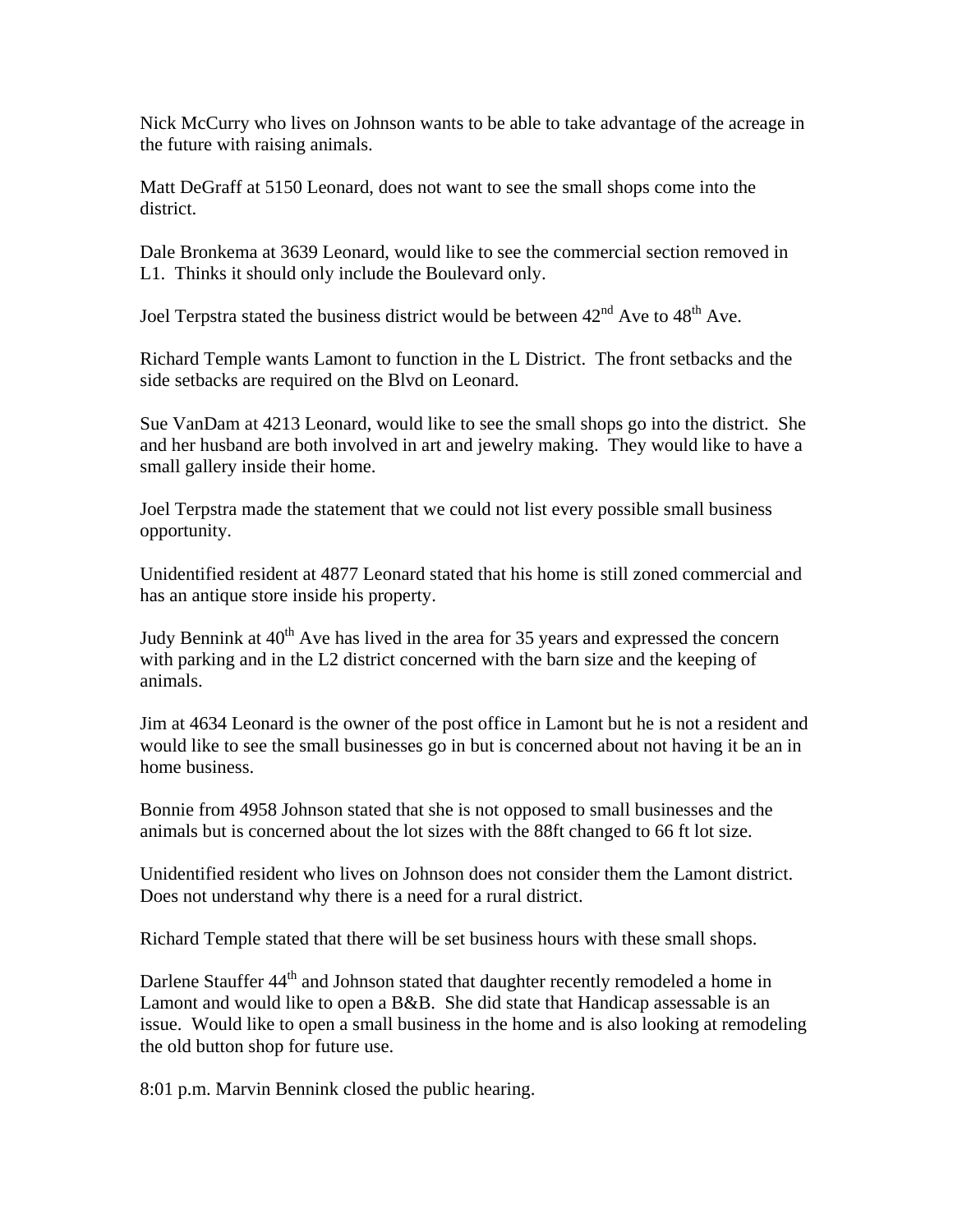Richard Temple wanted to state that it is not our intention to rid the L2 District of the animals.

8:05 p.m. Marvin Bennink opened the Public Hearing regarding wheel stops. Wheel stops or raised side walks of 6 inches in height would be installed along the parking spaces in pedestrian areas along building and around sidewalks.

Dale Bronkema inquired if parking lots do not have a sidewalk then it is necessary to have wheel stops installed. It will be required in new site plans that this is followed through.

8:15 p.m. Marvin Bennink closed the Public Hearing.

Motion was made by Richard Temple and seconded by Dewey Bultsma to recommend adoption of the proposed language and the motion was carried unanimously.

8:20 p.m. Lamont Civic Association requested a Special Use regarding a new Community Park.

Ron Meyer, President of the Lamont Civic Association presented the Planning Commission with the plans to make a community park in the Village of Lamont. The Civic Association has obtained 3 acres of land and would like to build a park that the community could enjoy. There is not a public park in the area. The park would include a pavilion, playground, parking spaces and restrooms. They also would like to have a sand volleyball court in the open space over the drain field to protect it from damage. Ron Meyer would like to have some kind of memorial for the old Lamont school building. This would be a community effort in the up keep of the park.

Don Smith is concerned with the park hours, maintenance, trash receptacles and the sewer and water.

Ron Meyer stated that the park would have dawn to dusk hours, maintenance would be the Civic Association responsibility and trash would be taken care of by the residents themselves when leaving the park.

Joel Terpstra inquired if this was the Final Site Plan or could revision of the Master Plan be made if necessary. Ron Meyer was open to the changes if it was necessary. Another concern was primary funding for the park. Ron Meyer stated that the Lamont festival would be their primary source of funding.

Jim Szejda inquired the burden of the park if the Association could no longer fund it and where would it go from there. Ron Meyer said if they could not keep the park then it would go back to the Coopersville school district. Also he mentioned that the Health Department would not allow the building over the drain field.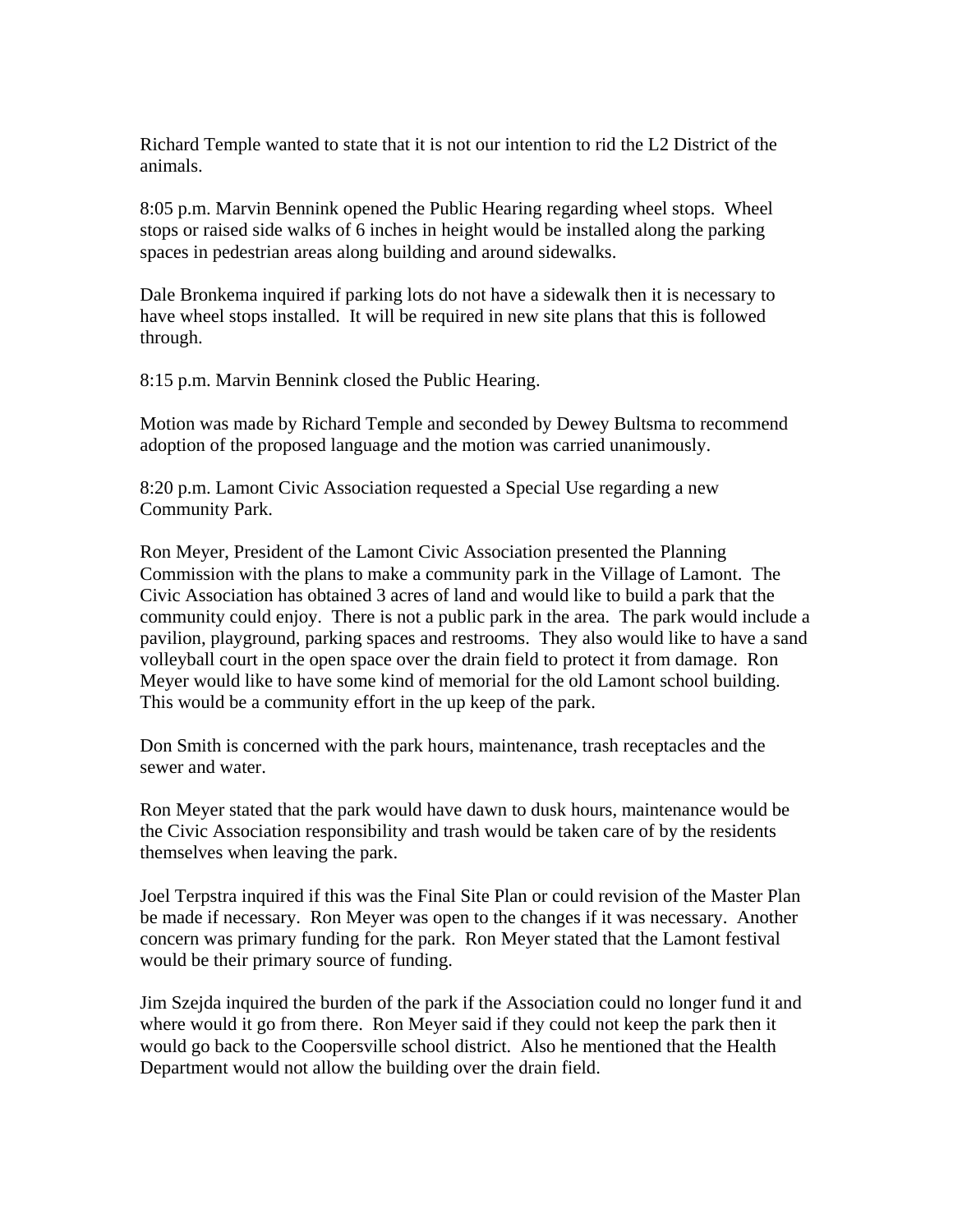Richard Temple stated that the application is compliant.

Marvin Bennink stated his concerns with the issue of the trash. Trash receptacles will need to be provided and will need to be maintained.

Cathy Bronkema was concerned about accidents in the park and the liability.

Ron Meyer stated that there is an insurance policy that is now covered for one year and it is covered as vacant land. The insurance policy will be increased at the time of the opening of the park.

Marvin Bennink inquired about the township liability.

Greg Ransford stated that the township has no association with the Civic Association.

Richard Temple went over the parking set-backs, hours, lighting and the natural greenbelt of the park.

A motion to close the Public Hearing was made by Richard Temple and seconded it by: and the motion was carried unanimously.

Matt Fenske commented on the bathrooms as a concern along with safety and damage to the facility.

Joel Terpstra commented on the concern of the property should the funding run out of if the Civic Association should fail.

Ron Meyer stated that the Civic Association owns the property and could sell it if they should need to.

Richard Temple made a motion to approve the Special Use Application with the conditions. Donald Smith seconded the motion and was carried unanimously.

- 1. Trash receptacles be installed and maintained.
- 2. Include written approval from the Health Department regarding the drain field.

8:59 Minor revision request on Meadow Verde.

Matt Boelema is requesting revisions be made to a corner lot located in the Meadow Verde Development. He would like to have the building window widened. He said that the lot is currently at 106 feet wide and with the style of home that they would like to build it would require the lot to be widened. Currently there is no future phase going in. And the original plan had a road to continue through. He would also like to pass on the future side walk that is planned to run next to the lot. He would also like to be 35 feet from the road if at all possible.